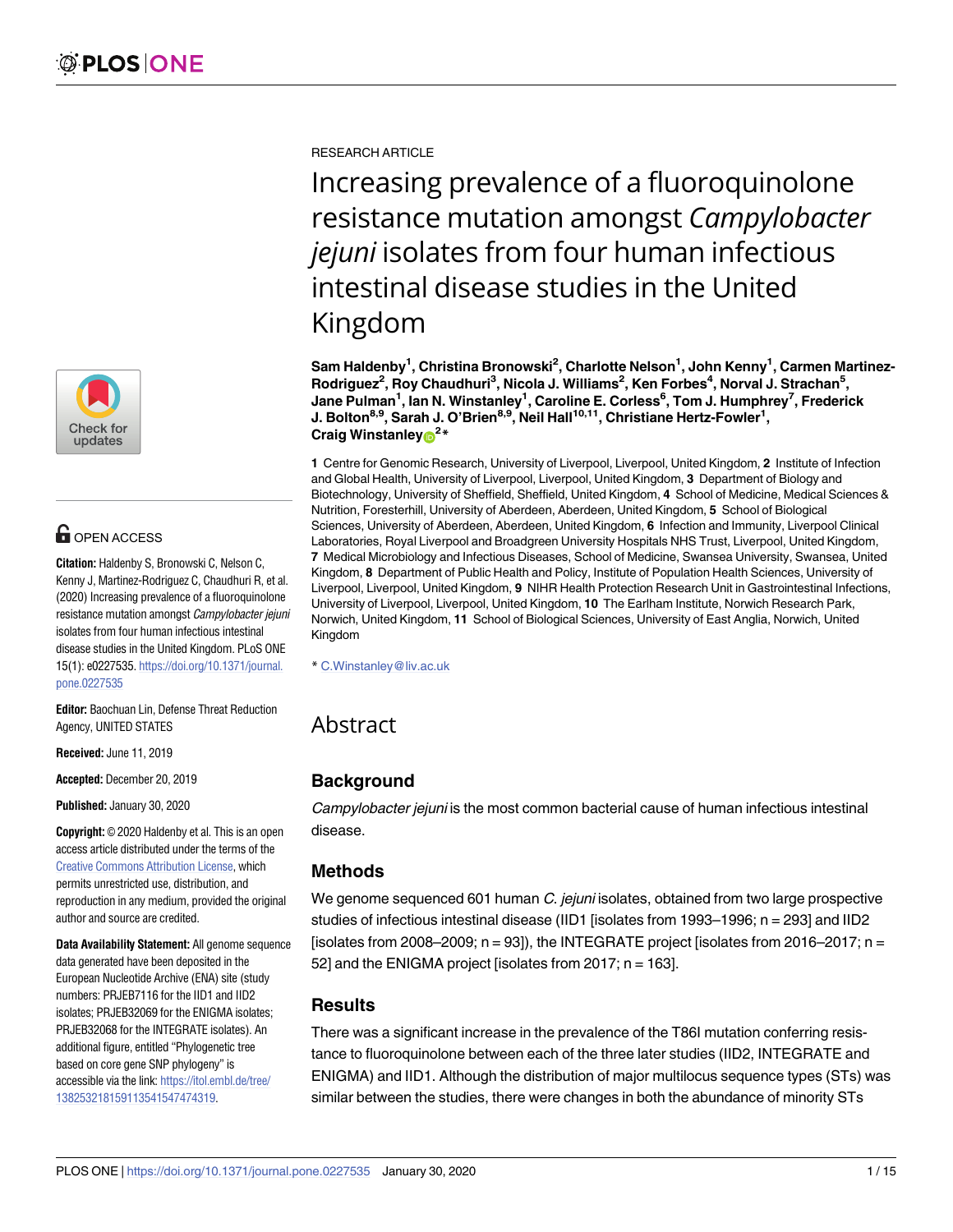<span id="page-1-0"></span>**Funding:** Funded by CW, RC, NJW, NH, SJO: Food Standards Agency, UK (FSA Project FS101072); <https://www.food.gov.uk/>. SJO, KF, NJS, TJH, FJB, NH, CW: ENIGMA was funded by the Medical Research Council, Natural Environment Research Council, Economic and Social Research Council, Biotechnology and Biosciences Research Council and Food Standards Agency through the Environmental and Social Ecology of Human Infectious Diseases Initiative (ESEI) (Project no. G1100799/1); [https://mrc.ukri.org/.](https://mrc.ukri.org/) SJO, FJB, CHF, CW: INTEGRATE was funded by the Wellcome Trust and Department of Health through the Health Innovation Challenge Fund (HICF) (Grant Reference: HICF-T5-354); <https://wellcome.ac.uk/>. The funders had no role in study design, data collection and analysis, decision to publish, or preparation of the manuscript.

**Competing interests:** The authors have declared that no competing interests exist.

associated with the T86I mutation, and the abundance of clones within single STs associated with the T86I mutation.

#### **Discussion**

Four population-based studies of community diarrhoea over a 25 year period revealed an increase over time in the prevalence of the T86I amongst isolates of C. jejuni associated with human gastrointestinal disease in the UK. Although associated with many STs, much of the increase is due to the expansion of clones associated with the resistance mutation.

#### **Introduction**

Worldwide, the zoonotic pathogen *Campylobacter* is the most common bacterial cause of acute gastroenteritis, responsible for an estimated 500,000 infections per annum in the United Kingdom (UK) alone [[1](#page-11-0)], representing an economic burden in excess of  $\pounds$ 1 billion each year [\[2](#page-11-0)]. Campylobacteriosis, characterised by bloody diarrhoea, cramping, abdominal pain and fever, and sometimes nausea and vomiting, is typically self-limiting and lasts for about a week. However, occasionally more serious infections can occur, either because the pathogen enters the bloodstream, or it is associated with a peripheral nervous system disorder, Guillain-Barré Syndrome. The majority of cases of campylobacteriosis are caused by *C*. *jejuni* (approximately 90% [[3](#page-11-0)]).

In the UK, two large scale prospective studies of infectious intestinal disease incidence and aetiology (Infectious Intestinal Disease Studies 1 and 2 [IID1 (1993–1996) and IID2 (2008– 2009), respectively]) identified *Campylobacter* as the most common bacterial pathogen among both a community cohort and cases presenting to healthcare  $[1, 4]$  $[1, 4]$  $[1, 4]$  $[1, 4]$ .

Although most people with *Campylobacter* infections recover without treatment, antibiotic therapy using macrolides or fluoroquinolones is recommended for the treatment of severe *Campylobacter* infections [\[5](#page-12-0)], and there are concerns about increasing resistance. The World Health Organization recently included fluoroquinolone-resistant *Campylobacter* amongst the high priority pathogens against which new antibiotics are needed [\[6\]](#page-12-0). Specific mutations in the *gyrA* gene, most notably the C257T mutation (T86I in the protein sequence), have been associated strongly with resistance to fluoroquinolones such as ciprofloxacin [\[7–11\]](#page-12-0).

Multilocus sequence typing (MLST), based on analysis of sequences from several housekeeping genes, has emerged as the key molecular technique in the study of diversity amongst *Campylobacter* populations and the relationships between species within the genus [\[12,](#page-12-0) [13\]](#page-12-0). Using MLST, several studies have reported the prevalence of specific clones (sequence types [STs]) amongst *C*. *jejuni* isolates from diverse sources [\[14–17\]](#page-12-0), demonstrating that whilst some MLST clonal complexes, such as the ST-21 complex, are widespread, others, such as the ST-61 complex, have a more restricted distribution. MLST has also been used to identify correlations between the T86I mutation associated with ciprofloxacin resistance and specific clonal groups of *C*. *jejuni* [\[18,](#page-12-0) [19\]](#page-12-0). By determining the prevalence of specific sequence types amongst isolates from potential sources, and comparing with similar data from isolates associated with infections in humans, various studies have estimated the relative contributions of particular sources to transmission to humans [\[16,](#page-12-0) [17,](#page-12-0) [20\]](#page-12-0). This genetic attribution approach has confirmed that the majority of human infections are associated with retail chicken meat [\[16,](#page-12-0) [17\]](#page-12-0).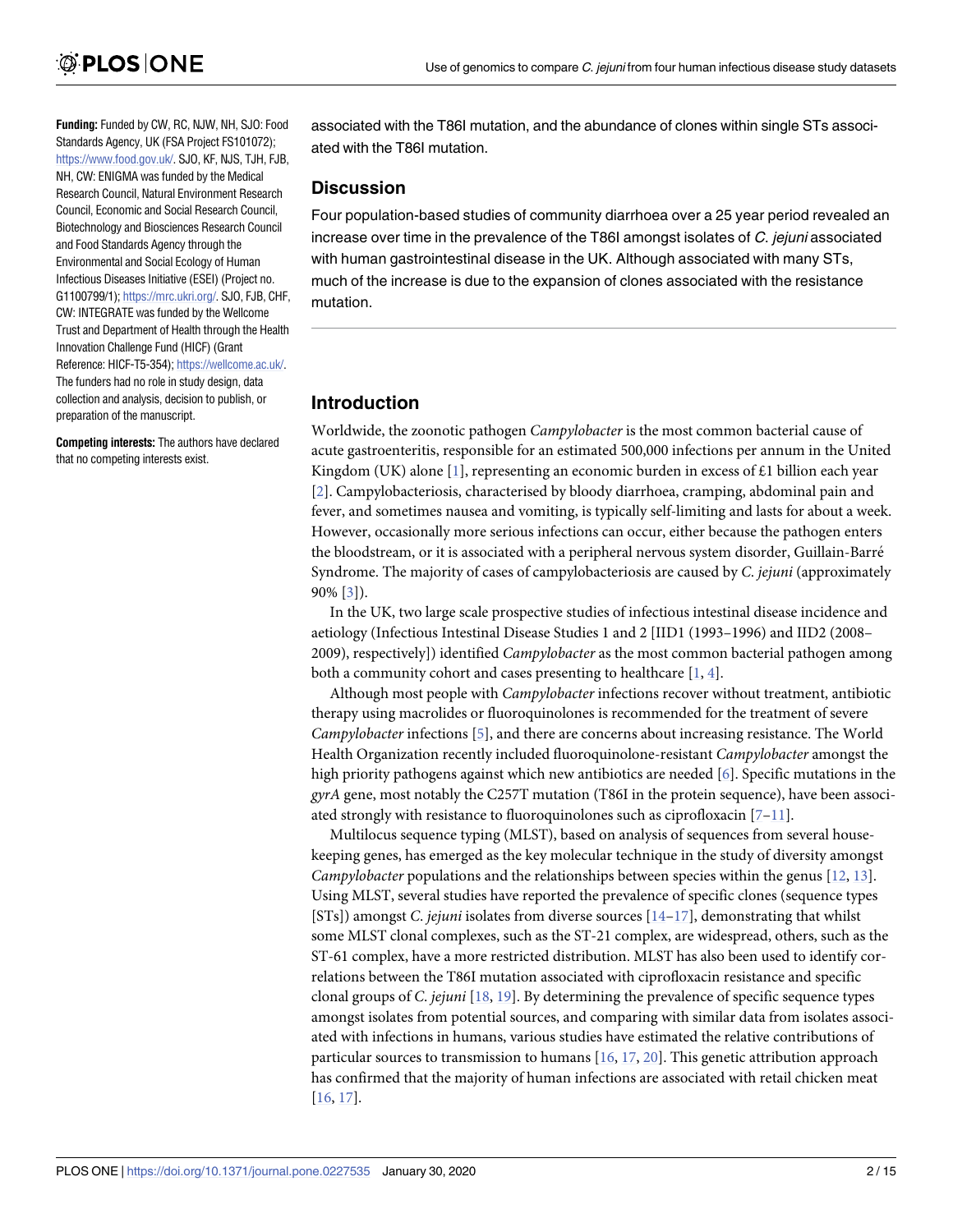<span id="page-2-0"></span>More recently, whole genome sequencing (WGS) has emerged as an affordable alternative to MLST, offering far greater resolution and opportunities to improve our understanding of both the epidemiology and the fundamental biology of bacterial pathogens [[21\]](#page-12-0). Since the first *Campylobacter* genome sequence (of strain NCTC11168) was published in 2000 [\[22\]](#page-12-0), other studies involving relatively small numbers of isolates have been conducted, revealing extensive within-species diversity [\[23,](#page-12-0) [24\]](#page-12-0). It has been demonstrated that WGS analysis can be used to predict antibiotic resistance in *C*. *jejuni* [\[25\]](#page-13-0).

The aim of this study was to use whole genome sequencing to compare UK human *C*. *jejuni* isolates from collections representing different time periods [IID1 (1993–1996), IID2 (2008– 2009) and two more recent studies (INTEGRATE and ENIGMA; 2016–2017)].

#### **Materials and methods**

#### *C***.** *jejuni* **isolates**

The *C*. *jejuni* isolates used in this study were obtained from collections generated by four different UK studies: IID1[\[4](#page-11-0)], IID2[\[1](#page-11-0)], INTEGRATE[[26\]](#page-13-0) and ENIGMA. IID1 (1993–1996) and IID2 (2008–2009) were two large scale prospective studies of infectious intestinal disease incidence and aetiology. In IID1 and IID2, bacteria were isolated from faecal samples obtained from patients of all ages attending 70 and 88 General Practitioner Practices respectively, across the UK. Stored isolates from the IID1 and IID2 studies were obtained from Public Health England. The INTEGRATE project [\(http://www.integrateproject.org.uk\)](http://www.integrateproject.org.uk) involved collection of faecal samples from unselected cases of acute gastroenteritis of all ages presenting to primary care across the north west of England (population 7.2 million) during the period 2016– 2017. *Campylobacter* isolates were obtained using *Campylobacter* Blood Free CCDA selective agar (E & O Laboratories Ltd.) and incubated for 48 h at 42˚C.

In the ENIGMA project ([http://www.enigmaproject.org.uk\)](http://www.enigmaproject.org.uk), clinical isolates of *Campylobacter* from under five year olds were collected over the period August 2016 –October 2017 (n = 195) from 17 participating hospital diagnostic microbiology laboratories in England, all with appropriate ethical approval in place. At the receiving laboratory the cultures on charcoal swabs were recultured on to mCCDA plates, and the plates incubated at 37˚C for 48 h under microaerobic conditions. The presence or absence of *Campylobacter* colonies was determined visually and confirmed by visible agglutination with Microscreen *Campylobacter* latex confirmation assay (product code M46, Microgen Bioproducts).

A total of 601 *C*. *jejuni* isolates comprising 293 from IID1, 93 from IID2, 52 from INTE-GRATE and 163 from ENIGMA were included in the study.

#### **Extraction of DNA from** *Campylobacter*

For the majority of isolates, genomic DNA was extracted using a QIAamp kit (QIAGEN), following the manufacturer's instructions. Bacteria from single colonies were cultured on Columbia blood agar incubated at 37˚C in microaerobic conditions (CampyGen, Oxoid) for 48 h, and one or a few uniform colonies were used to inoculate 10–15 ml of Mueller Hinton broth (with *Campylobacter* growth supplement, Oxoid) in a tissue culture flask with a vented lid. Following incubation of the culture for 24 h with gentle shaking under microaerobic conditions at 37˚C, cells were harvested by centrifugation (3000 x g for 10 min) and washed in 1 ml phosphate-buffered saline. After further centrifugation, the pellet was used for DNA extraction. For a minority of isolates, DNA was extracted directly from cell suspensions of bacterial cultures grown on solid media, using the Wizard Genomic DNA Purification Kit (Promega) and the manufacturer's protocol for Gram-negative bacteria.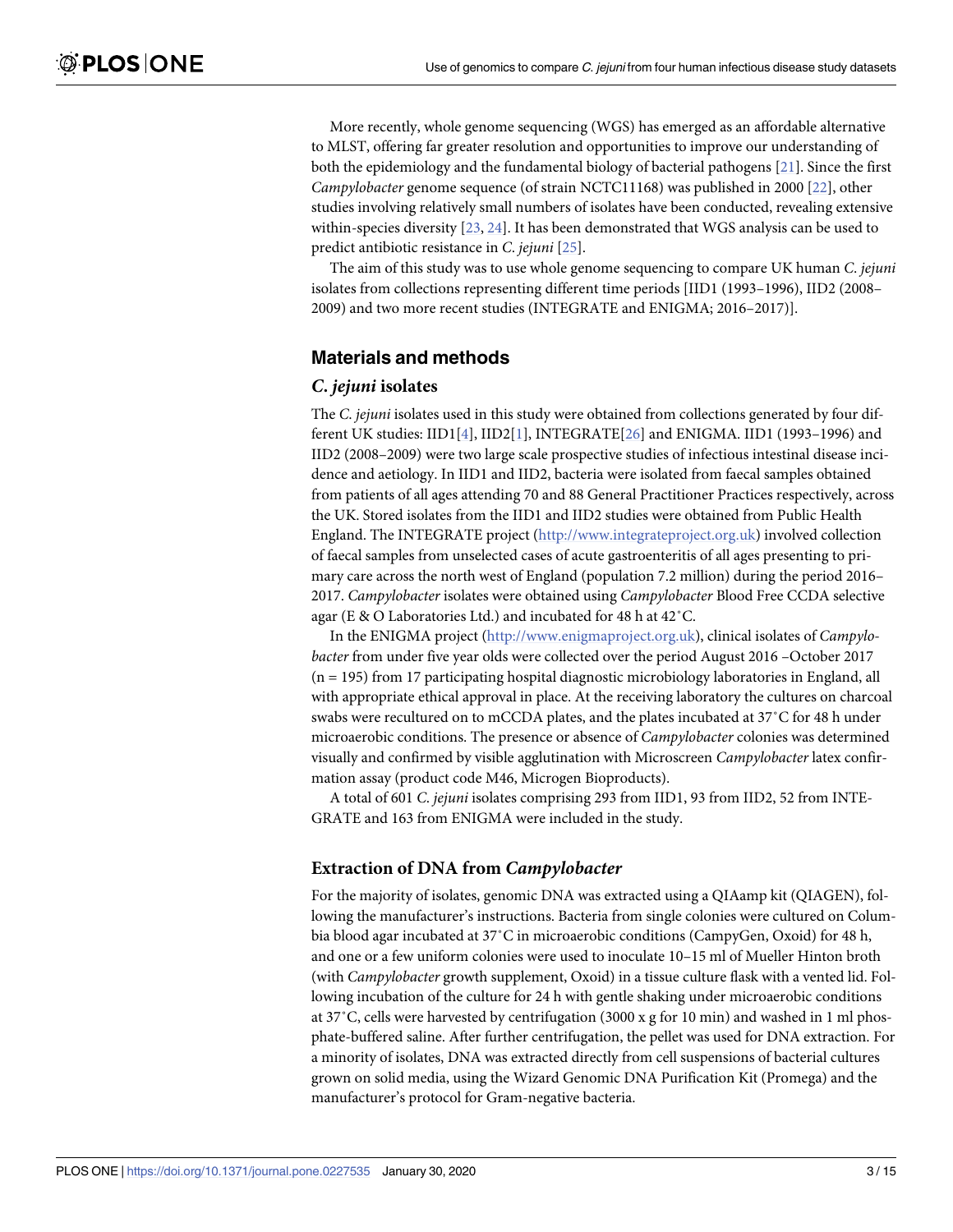#### <span id="page-3-0"></span>**Library preparation for Illumina sequencing**

Libraries were constructed using the TruSeq Nano DNA Sample Preparation Kit (Illumina), and 200 ng of input material. The material was sheared using a Covaris S2 ultrasonicator following the 550 bp insert size protocol. Half (100 ng) of the sheared material was cleaned using 1.6x Sample Purification beads, and half volumes of all reagents were used throughout the protocol. Samples were prepared in a 96-well plate format and size-selected using the Sample Purification beads. Following eight cycles of amplification, the libraries were purified using Sample Purification beads. Each library was quantified using a Qubit (Thermofisher) and the size distribution was assessed using the Agilent 2100 Bioanalyzer. The samples were then pooled and the final library assessed using the Agilent 2100 Bioanalyzer and subsequently subjected to quantitative PCR using the Illumina Library Quantification Kit from Kapa on a Roche Light Cycler LC480II, according to manufacturer's instructions.

#### **Sequencing on the Illumina platform**

Isolates from both the ENIGMA and INTEGRATE studies were sequenced by paired-end sequencing (2 x 150 bp) on the Illumina HiSeq 4000 platform (v1 chemistry). IID1 and IID2 isolates were sequenced by paired-end sequencing  $(2 \times 100$  bp or  $2 \times 125$  bp) on the Illumina 2000 or HiSeq 2500 platforms (v3 chemistry).

#### **Bioinformatic analysis for Illumina-derived sequence data**

Sequence-adaptor trimmed paired-end reads in FASTQ format were trimmed to remove low quality bases using Sickle 1.210 (<https://github.com/najoshi/sickle>) with a minimum window quality score of 25. Trimmed reads were then assembled into contigs using SPAdes [\[27\]](#page-13-0). Samples were filtered by assembly quality, completeness and purity. Samples with an assembly size between 1.4–2.1 MB were retained. Assemblies were analysed with BUSCO [[28](#page-13-0)] and excluded from further analysis if the frequency of duplicated single-copy core orthologues exceeded 5% or the estimated completeness was lower than 95%, to remove potentially mixed isolates, and incomplete assemblies, respectively. Finally, sample reads were analysed with MetaPhlAn2 [\[29\]](#page-13-0) and samples comprising over 5% of a species other than *Campylobacter jejuni* were removed. Following this, 601 samples were carried forward for analysis along with three reference strains: *C*.*jejuni* NCTC11168, RM1221 and 81–176, all obtained from NCBI (GenBank accession numbers: HE978252.1, CP000025.1 and CP000538.1 respectively). MLST types (using the 7 loci scheme: *aspA*, *glnA*, *gltA*, *glyA*, *pgm*, *tkt*, *uncA*) were determined for each isolate by aligning known alleles (obtained from [https://pubmlst.org/campylobacter/\)](https://pubmlst.org/campylobacter/) against assemblies using Bowtie2 [\[30\]](#page-13-0) and selecting perfect hits. In cases where no perfect hit to an allele was detected, a novel allele was recorded and submitted to pubMLST ([https://pubmlst.](https://pubmlst.org/campylobacter/) [org/campylobacter/\)](https://pubmlst.org/campylobacter/). Similarly, novel profiles were also recorded and submitted.

The pan-genome of all remaining samples was calculated using LS-BSR [\[31\]](#page-13-0), and a core genome was extracted and aligned using the LS-BSR tool extract\_core\_genome.py, based on genes with a BLAST score ratio of 0.8 or higher being classified as present in the genome. This yielded a core genome of 994 genes, 1,007,194 bp. A maximum likelihood phylogeny was reconstructed based on the core genome sequences using RAxML[\[32\]](#page-13-0) (model: GTRGAMMA, 100 bootstraps) and visualised with the Interactive Tree of Life tool (iTOL [\[33\]](#page-13-0)). Richness, Simpson's diversity (reciprocal index and index of diversity) and equitability metrics were calculated using Python, based on isolate counts for each sequence type in each study.

*gyrA* mutations were detected as follows. Protein sequences were predicted in each assembly using Prodigal [[34](#page-13-0)]. GyrA sequences were extracted by BLASTP [[35](#page-13-0)] searches against the NCTC11168 GyrA sequence and aligned with MAFFT [\[36\]](#page-13-0). Variant sites relative to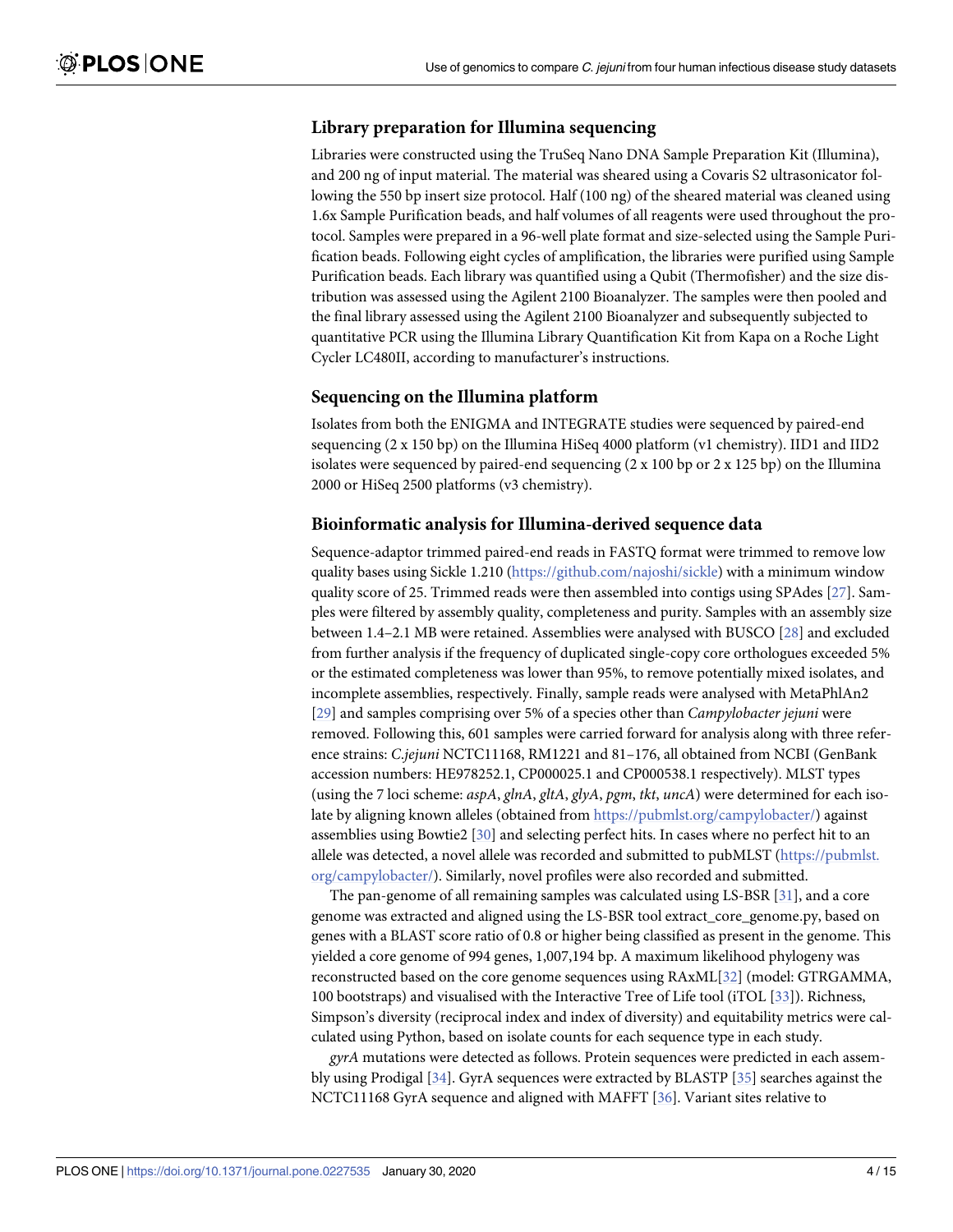<span id="page-4-0"></span>NCTC11168 were detected using a custom Python script. A similar approach was used to identify mutations in the *rplD* and *rplV* genes. Distance matrices based on SNP differences and gene/presence absence between strains were carried out using snp-dists ([https://github.com/](https://github.com/tseemann/snp-dists) [tseemann/snp-dists\)](https://github.com/tseemann/snp-dists).

#### **Database submission**

All genome sequence data generated have been deposited in the European Nucleotide Archive (ENA) site (study numbers: PRJEB7116 for the IID1 and IID2 isolates; PRJEB32069 for the ENIGMA isolates; PRJEB32068 for the INTEGRATE isolates). An additional figure, entitled "Phylogenetic tree based on core gene SNP phylogeny" is accessible via the link: [https://itol.](https://itol.embl.de/tree/138253218159113541547474319) [embl.de/tree/138253218159113541547474319.](https://itol.embl.de/tree/138253218159113541547474319)

#### **Results**

#### **Comparison of MLST profiles between** *C***.** *jejuni* **from IID1 and IID2**

A summary of all the *C*. *jejuni* genome sequence data using the Illumina platform is shown in S1 [Table.](#page-10-0) A summary of extracted MLST data from all 601 genomes sequenced is shown in [Table](#page-5-0) 1 and S2 [Table.](#page-10-0) The most common *C*. *jejuni* STs were amongst the most abundant in each of the four studies (ST-21, ST-45, ST-257 and ST-48). For other STs, there were examples of variations in prevalence between the studies [\(Table](#page-5-0) 1). Some STs (eg. ST-5136, ST-6461) were present only in the later studies (INTEGRATE and ENIGMA). In the ST-21 clonal complex, there were a number of sequence types found only or mostly in the IID1 study: ST-47 (8 isolates), ST-104 (8 isolates), ST-262 (5 isolates) and ST-520 (4 isolates) [\(Table](#page-5-0) 1). However, it is worth noting that using SNP phylogeny, these different STs within the ST-21 clonal complex do not cluster together (Phylogenetic tree based on core gene SNP phylogeny, see Data Availability statement). In all, 23 novel MLSTs were submitted to the pubMLST.org database (ST-7628 to ST-7633; ST-7635-ST-7642; ST-9576 to ST-9580; ST-9582; ST-9583 and ST-9585).

#### **SNP phylogeny based on the** *C***.** *jejuni* **core genome**

We constructed a maximum likelihood phylogenetic tree for *C*. *jejuni* based on a 1,007,194 bp core genome, comprising 994 genes (and 125,298 variable bases) and including the four study datasets alongside three reference strains, *C*. *jejuni* NCTC11168, RM1221 and 81–176 (Phylogenetic tree based on core gene SNP phylogeny, see Data Availability statement). The tree confirms both (i) that the IID1, IID2, INTEGRATE and ENIGMA isolates are widely distributed amongst the broader population and (ii) that there are small clusters of closely-related isolates specific to individual studies (ie. containing isolates only from the ENIGMA study).

#### **Comparison of diversity between the studies**

We isolates compared the four studies on the basis of ST distributions to determine measures of richness, Simpson's Diversity Index and evenness. In terms of diversity, the four groups were similar, but the IID1 isolate group was more uneven than the others (S3 [Table\)](#page-10-0).

#### **Variations in prevalence of the T86I mutation**

We observed a significant increase (*p <* 0.001; Fisher's exact test) in the prevalence of the T86I mutation between each of the three later studies (IID2, INTEGRATE and ENIGMA) and IID1 [\(Table](#page-6-0) 2). Increased prevalence was also observed when comparing either INTEGRATE or ENIGMA data with IID2 data [\(Table](#page-6-0) 2).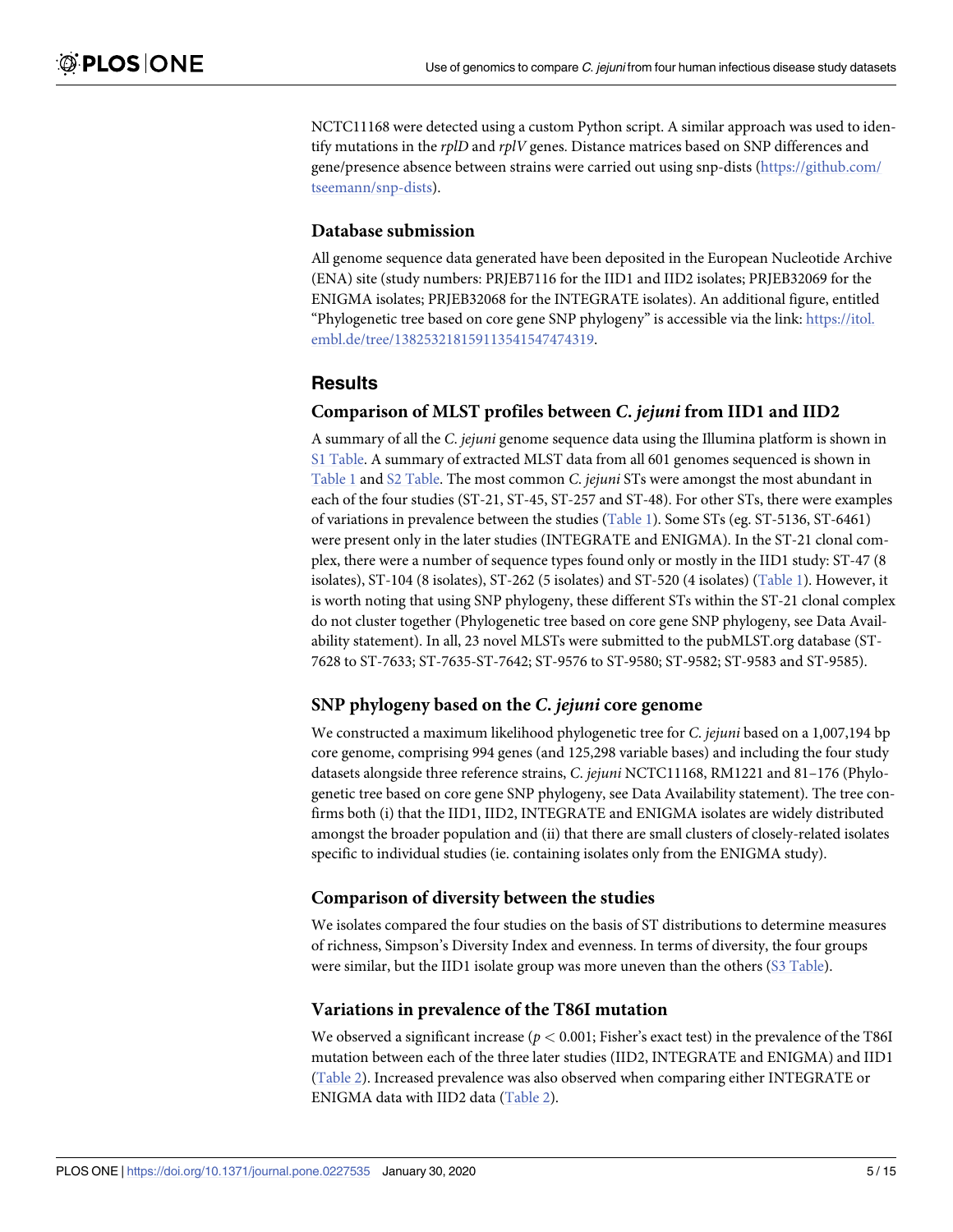<span id="page-5-0"></span>

| Table 1. Distribution of multilocus sequence types (STs) amongst isolates from the four studies. |  |
|--------------------------------------------------------------------------------------------------|--|
|--------------------------------------------------------------------------------------------------|--|

| <b>ST</b>  | $\rm{IID1}$      | IID2             | Integrate        | Enigma           | <b>TOTAL</b> |
|------------|------------------|------------------|------------------|------------------|--------------|
|            | $(n = 292)$      | $(n = 93)$       | $(n = 52)$       | $(n = 162)$      | $(n = 599)$  |
| $\bf{21}$  | 24(0)            | 7(1)             | 4(1)             | 16(7)            | 51(9)        |
| 257        | 29(0)            | 6(0)             | 1(0)             | 10(2)            | 46(2)        |
| 45         | 25(0)            | 3(0)             | 4(0)             | 11(0)            | 43(0)        |
| 48         | 14(1)            | $6(0)$           | $2\ (0)$         | 11(1)            | 33(2)        |
| 53         | 18(0)            | $4(0)$           | $\boldsymbol{0}$ | 6(0)             | 28(0)        |
| ${\bf 50}$ | 12(1)            | 1(0)             | 6(2)             | 9(1)             | 28(4)        |
| 61         | 9(0)             | $2\ (0)$         | $1\ (0)$         | 4(0)             | 16(0)        |
| $\bf{42}$  | 7(0)             | 3(0)             | $\boldsymbol{0}$ | 5(0)             | 15(0)        |
| $\bf{22}$  | 7(0)             | 2(0)             | 2(0)             | 2(0)             | 13(0)        |
| 137        | $6(0)$           | 3(0)             | $\boldsymbol{0}$ | 4(0)             | 13(0)        |
| 51         | 3(0)             | 3(1)             | 2(0)             | 4(1)             | 12(2)        |
| 19         | 5(1)             | $5(1)$           | $1\ (0)$         | 1(1)             | 12(3)        |
| 5136       | $\boldsymbol{0}$ | $\boldsymbol{0}$ | 1(1)             | 8(8)             | 9(9)         |
| 104        | 8(1)             | $\boldsymbol{0}$ | 1(1)             | $\boldsymbol{0}$ | 9(2)         |
| 52         | 5(0)             | 2(0)             | $\boldsymbol{0}$ | 1(0)             | 8(0)         |
| 47         | 8(0)             | $\boldsymbol{0}$ | $\boldsymbol{0}$ | $\boldsymbol{0}$ | 8(0)         |
| 464        | $\boldsymbol{0}$ | 2(2)             | 1(1)             | 5(5)             | 8(8)         |
| 206        | 5(0)             | 1(0)             | $1\ (0)$         | 1(1)             | 8(1)         |
| 354        | 1(0)             | 2(2)             | 2(2)             | 2(2)             | 7(6)         |
| 49         | 7(0)             | $\boldsymbol{0}$ | $\boldsymbol{0}$ | $\boldsymbol{0}$ | 7(0)         |
| 267        | 3(0)             | $\boldsymbol{0}$ | $\boldsymbol{0}$ | 4(0)             | 7(0)         |
| 227        | 3(2)             | $\boldsymbol{0}$ | $\boldsymbol{0}$ | 4(0)             | 7(2)         |
| 6461       | $\boldsymbol{0}$ | $\boldsymbol{0}$ | $\boldsymbol{0}$ | 6(6)             | 6(6)         |
| 572        | $\boldsymbol{0}$ | 4(4)             | 2(2)             | $\boldsymbol{0}$ | 6(6)         |
| 475        | 4(0)             | 1(0)             | $\boldsymbol{0}$ | 1(0)             | 6(0)         |
| 44         | 4(0)             | $\boldsymbol{0}$ | 2(2)             | $\boldsymbol{0}$ | 6(2)         |
| 433        | 5(2)             | 1(0)             | $\boldsymbol{0}$ | $\boldsymbol{0}$ | 6(2)         |
| 324        | $6(0)$           | $\boldsymbol{0}$ | $\boldsymbol{0}$ | $\boldsymbol{0}$ | 6(0)         |
| 583        | 3(0)             | 1(0)             | $\boldsymbol{0}$ | 1(0)             | 5(0)         |
| 5          | $\boldsymbol{0}$ | 1(0)             | 2(2)             | 2(2)             | 5(4)         |
| 400        | $\boldsymbol{0}$ | $2\ (0)$         | 1(1)             | 2(2)             | 5(3)         |
| 262        | 5(0)             | $\boldsymbol{0}$ | $\boldsymbol{0}$ | $\boldsymbol{0}$ | 5(0)         |
| 883        | $\boldsymbol{0}$ | 1(1)             | $\boldsymbol{0}$ | 3(2)             | 4(3)         |
| 658        | $1\ (1)$         | $\boldsymbol{0}$ | 2(0)             | 1(0)             | 4(1)         |
| 520        | 4(0)             | $\boldsymbol{0}$ | $\boldsymbol{0}$ | $\boldsymbol{0}$ | 4(0)         |
| 403        | $\boldsymbol{0}$ | $\boldsymbol{0}$ | $\boldsymbol{0}$ | 4(1)             | 4(1)         |
| 353        | 4(0)             | $\boldsymbol{0}$ | $\boldsymbol{0}$ | $\mathbf{0}$     | 4(0)         |
| 2254       | $\mathbf{0}$     | $\boldsymbol{0}$ | 1(0)             | 3(3)             | 4(4)         |
| 205        | 4(0)             | $\boldsymbol{0}$ | $\mathbf{0}$     | $\overline{0}$   | 4(0)         |
| 132        | 2(0)             | $\boldsymbol{0}$ | $\boldsymbol{0}$ | 2(0)             | 4(0)         |
| 122        | $\boldsymbol{0}$ | $\boldsymbol{0}$ | $\boldsymbol{0}$ | 4(0)             | 4(0)         |
| singletons | 51(6)            | 30(6)            | 13(4)            | 25(10)           | 119(26)      |

STs are listed in descending order of abundance. The number of isolates containing the T86I mutation is indicated in parentheses. Only STs occurring at least four times are identified in the table. Where STs occurred only once in the dataset, they are referred to as singletons. For two isolates, it was not possible to assign as ST because of incomplete profiles.

<https://doi.org/10.1371/journal.pone.0227535.t001>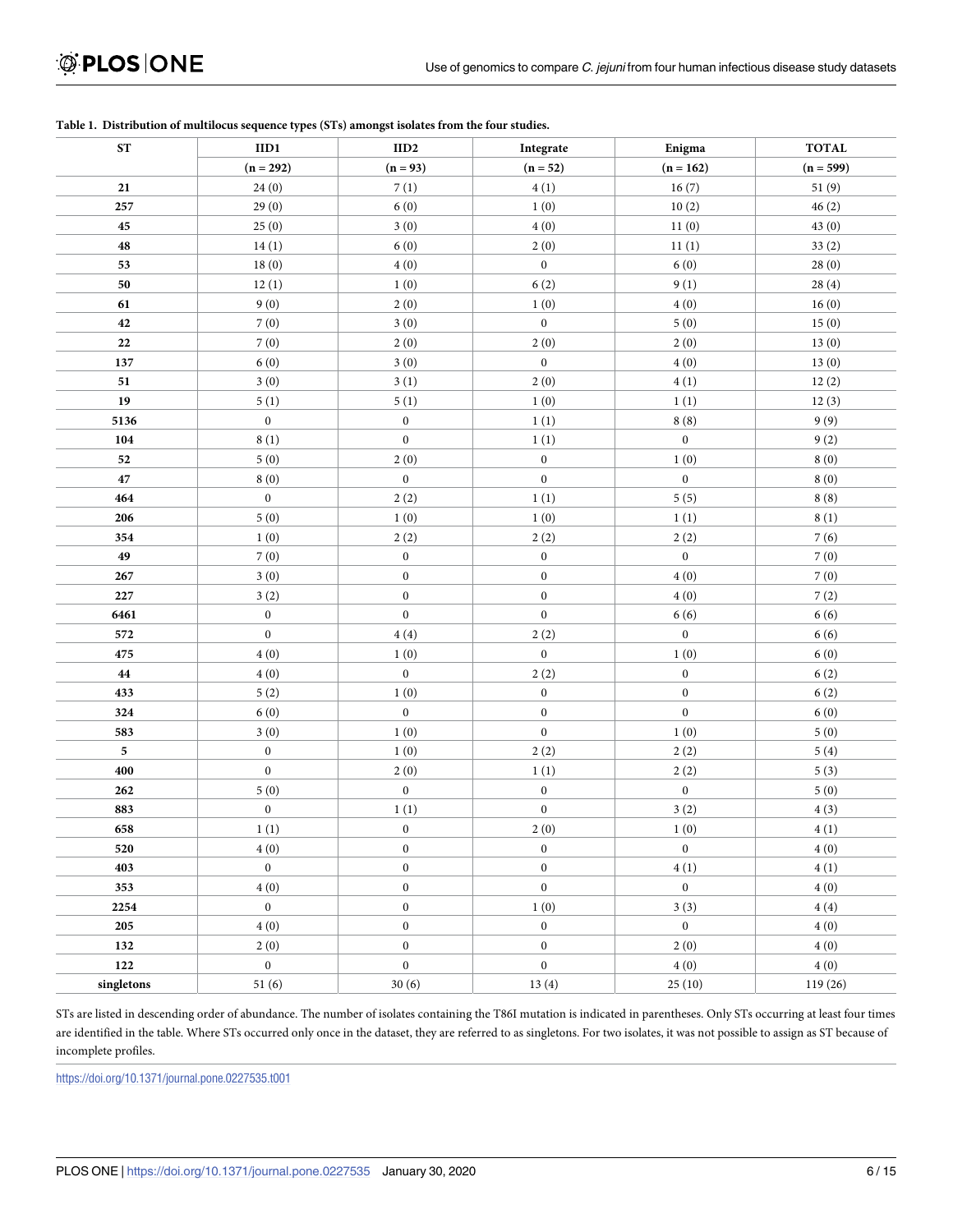<span id="page-6-0"></span>

| Table 2. Prevalence of the gyrA T86I mutation. |
|------------------------------------------------|
|                                                |

| Source    | Present | Absent | Comparison $p$ values (Fisher's exact) |                          |                          |                          |
|-----------|---------|--------|----------------------------------------|--------------------------|--------------------------|--------------------------|
|           |         |        | IID1                                   | IID2                     | <b>INTEGRATE</b>         | <b>ENIGMA</b>            |
| IID1      | 16      | 277    |                                        | 0.0002                   | < 0.0001                 | ${<}0.0001$              |
| IID2      | 18      | 75     |                                        | -                        | 0.0176                   | 0.0148                   |
| INTEGRATE | 20      | 32     |                                        | -                        | $\overline{\phantom{a}}$ | 0.6165                   |
| ENIGMA    | 55      | 108    |                                        | $\overline{\phantom{a}}$ | $\overline{\phantom{0}}$ | $\overline{\phantom{a}}$ |

<https://doi.org/10.1371/journal.pone.0227535.t002>

The T86I mutation was present in 18% of *C*. *jejuni* isolates, but was associated with many different STs ([Table](#page-5-0) 1; S2 [Table](#page-10-0)). Of the 109 isolates carrying the T86I mutation, 56 (52%) were from nine STs (ST-5136, ST-21, ST-464, ST-6461, ST-354, ST-572, ST-2254, ST-5 and ST-50). Of these, ST-5136, ST-464, ST-6461, ST-572, and ST-2254 are examples of STs with only resistant isolates. None of these STs was present amongst the IID1 collection, and only ST-464 and ST-572 were represented in the IID2 collection.

Though present as one of the most abundant STs in all collections, there was evidence for an increase in carriage of the T86I mutation amongst ST-21 isolates, from 0/24 in IID1to 8/20 in INTEGRATE and ENIGMA combined ( $p = 0.0007$ , Fisher's exact test; [Table](#page-5-0) 1). In order to investigate this further, we constructed a phylogenetic tree based on SNPs within the core genomes of only the ST-21 isolates obtained from the four studies [\(Fig](#page-7-0) 1). This identified a cluster including six ST-21 isolates from the ENIGMA study (ES00017, ES00132, ES00163, ES00190, ES00051 and ES00112) associated with carriage of the T86I mutation, suggesting expansion of a clone from within the ST-21 *C*. *jejuni* population. Pairwise comparisons were used to generate distance matrices based on variations in SNPs and the presence/absence of genes ([Fig](#page-8-0) 2). This indicated SNP variations in the range 0–178 and gene presence / absence variations in the range 44–170. There were no core SNP differences between isolates ES00132 and ES00163, but they differed by 55 genes [\(Fig](#page-8-0) 2).

There was evidence for the expansion of T86I-associated clones for ST-5136, ST-6461, ST-464 and ST-572, each of which were not detected in IID1 but were present in later studies [\(Table](#page-5-0) 1). There were also a large number  $(n = 26)$  of singletons or rarer STs with the T86I mutation. However, it is also worth noting that there were abundant STs, such as ST-45, ST-53, ST-61, ST-42, ST-22 and ST-137 that were never associated with the T86I mutation [\(Table](#page-5-0) 1).

#### **Mutations in genes associated with macrolide resistance**

In humans, the antibiotics most commonly used to treat *Campylobacter* infections are macrolides such as erythromycin. Mutations in ribosomal proteins L4 and L22 have been associated with resistance to erythromycin in *Campylobacter* [[37](#page-13-0)]. We identified mutations in the genes encoding these proteins (*rplD* and *rplV*) and compared prevalence between the four groups. The only difference reaching statistical significance was an increase in prevalence of an A103V mutation in *rplV* (encoding L22), rising from 7.6% in IID1 to 19.6% in ENIGMA ( $p = 0.034$ ). A103V mutations in L22 have been reported previously in erythromycin-resistant *Campylobacter* isolates, though the mutation can also occur in susceptible isolates [[38](#page-13-0), [39](#page-13-0)]. Mutations in the 23S rRNA gene (position 2074 or 2075) have also been implicated in resistance to erythromycin [[38](#page-13-0)]. In our collection, only one isolate (H083720456) harboured such a mutation (A2075G variant).

#### **Discussion**

Although not associated with high mortality, infections with *Campylobacter* spp. have high prevalence in the community and can cause severe infections with few treatment options.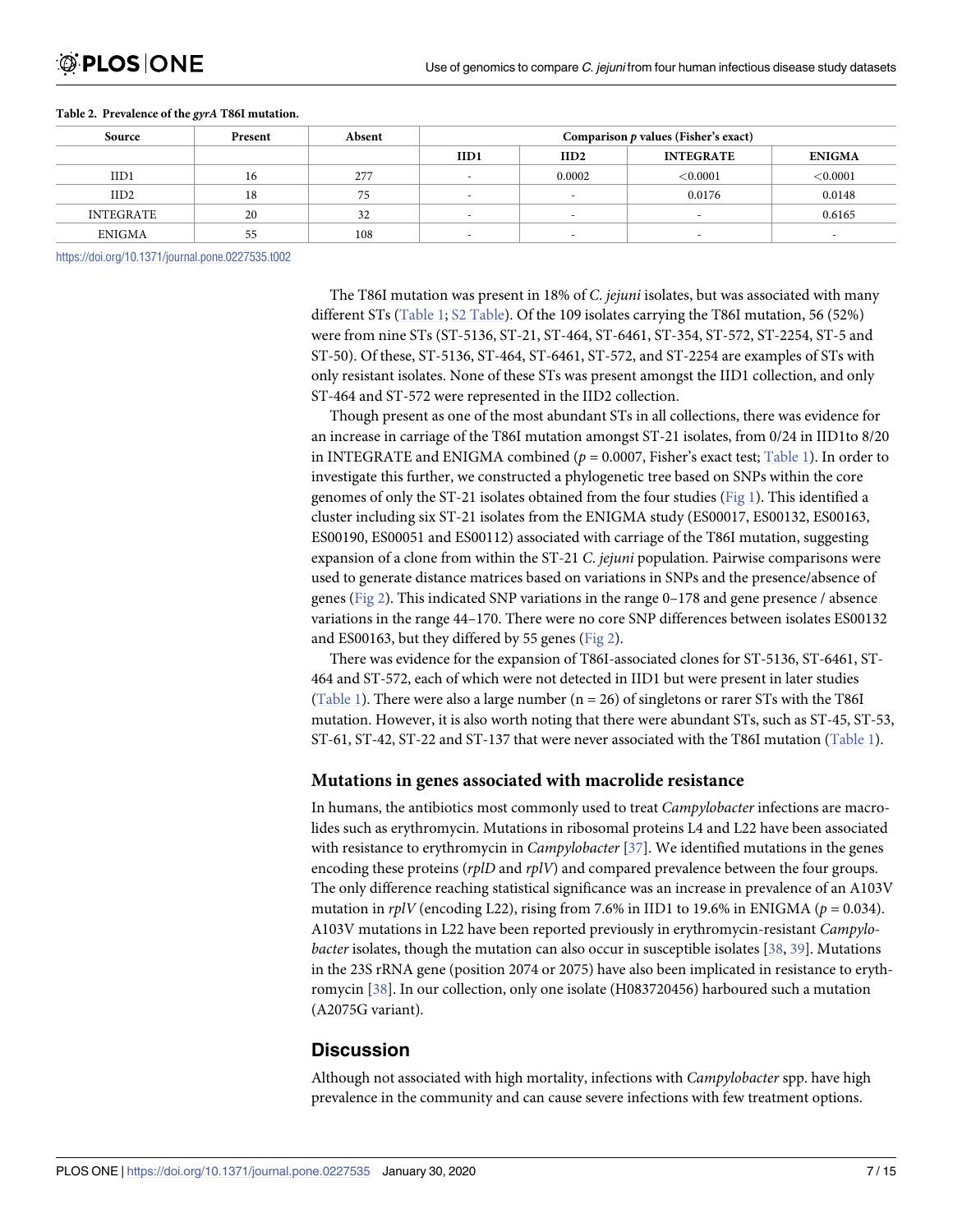<span id="page-7-0"></span>



<https://doi.org/10.1371/journal.pone.0227535.g001>

Hence, fluoroquinolone-resistant *Campylobacter* spp. have been identified amongst the high priority pathogens in the context of tackling antimicrobial resistance [[6](#page-12-0)]. Using four different collections of community-based human isolates we were able to examine trends over a 25-year period and highlight differences in both the diversity of the *C*. *jejuni* population, and the carriage of a key fluoroquinolone-resistance mutation. The laboratory methods for primary diagnosis of *Campylobacter* spp. were consistent between the studies and so this should not have biased the results. Only the ENIGMA collection was restricted by age but this is compensated for by the fact that this group of strains overlapped with the INTEGRATE isolates, which were derived from cases of all ages. This suggests that the increase in prevalence of fluoroquinolone resistance witnessed in this study is real and not a result of sampling artefact. Antibiotic treatment is not advocated at any age for uncomplicated campylobacteriosis. However, we were unable to account for prescribing practice in this study. We have only limited access to data about foreign travel, but only one of the isolates carrying the T86I mutation from the INTE-GRATE study was associated with foreign travel, suggesting that this was not a major source of *C*. *jejuni* containing this mutation.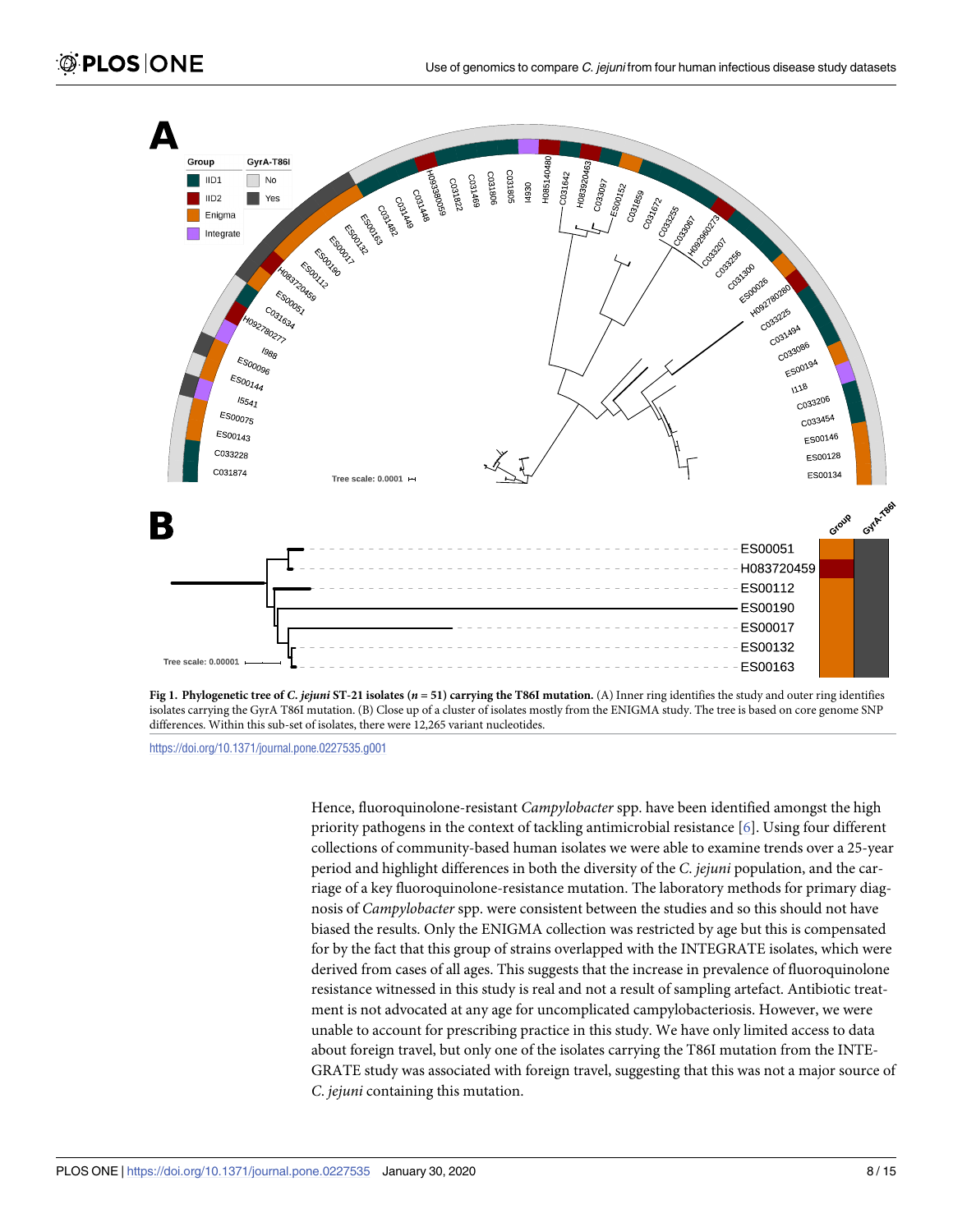<span id="page-8-0"></span>

**[Fig](#page-6-0) 2. Comparative analysis of the genomes of ST-21 ENIGMA study isolates carrying the T86I mutation.** The figure shows (a) the number of SNP differences and (b) the number of genes that differ in terms of presence/absence between the isolates. The reference strain NCTC11168 was included for comparison.

<https://doi.org/10.1371/journal.pone.0227535.g002>

The MLST database [\(www.mlst.net\)](http://www.mlst.net) [[40](#page-13-0)] currently contains *>*31,000 *Campylobacter* submissions. Broadly speaking, the most common clonal complexes found amongst the *C*. *jejuni* strains in this study reflect their abundance amongst the wider *Campylobacter* population. We observed that the distributions of the major STs remained similar over time, but there were changes in the prevalence of less abundant STs. In this study we further highlight the limitations of the use of MLST clonal complexes when studying *Campylobacter* populations. We found examples of a number of clonal complexes where isolates of different STs failed to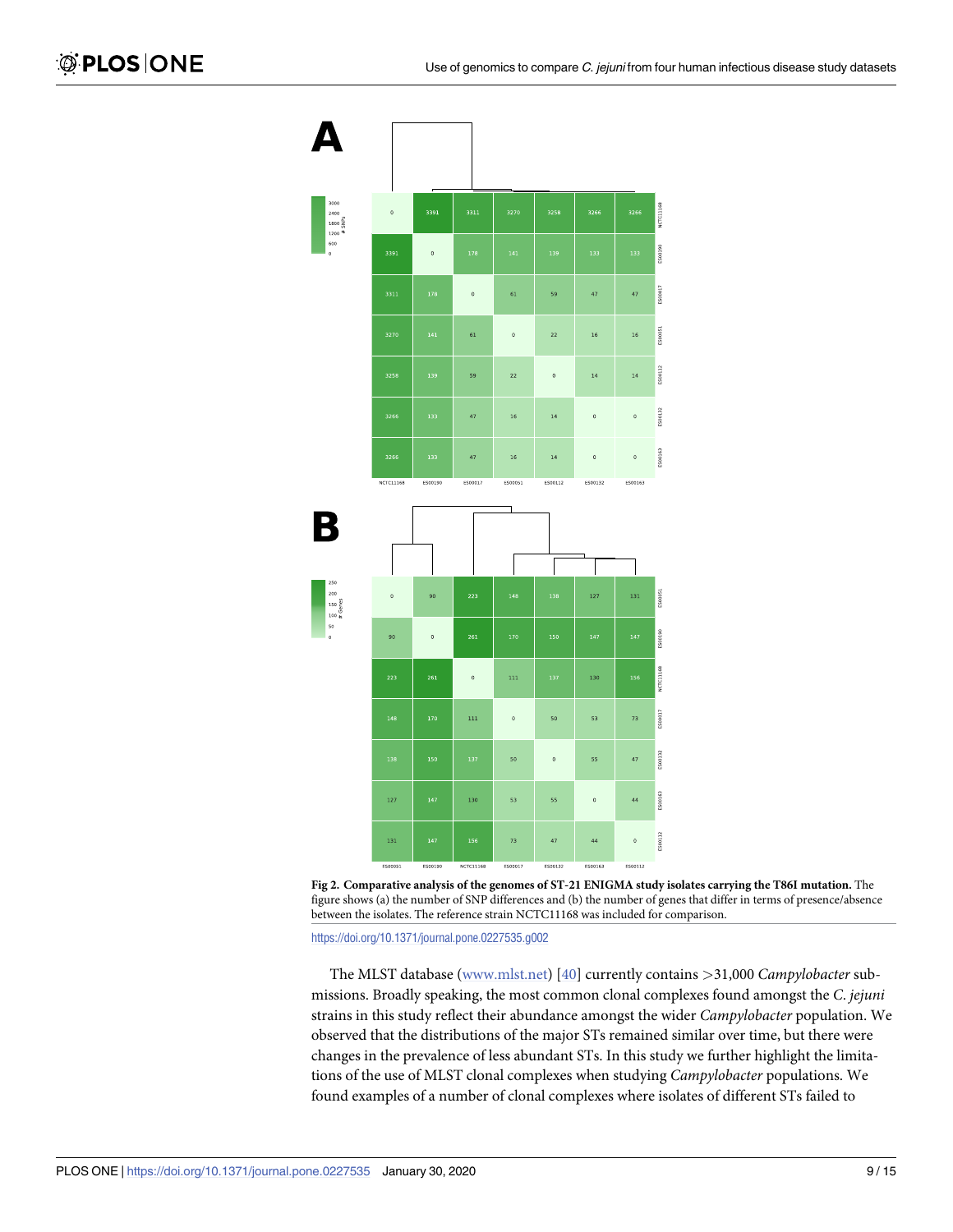<span id="page-9-0"></span>cluster together using core genome SNP phylogeny, a much higher resolution approach than MLST. Examples include clonal complexes ST-21, ST-48, ST-206 and ST-257 (Phylogenetic tree based on core gene SNP phylogeny, see Data Availability statement). In contrast, isolates of identical MLST do mostly cluster together, suggesting that analyses based on individual MLSTs may be much more robust than those based on clonal complex data. This must be borne in mind when comparing with previous studies.

Fluoroquinolone resistance amongst human and farm animal isolates of *C*. *jejuni* has been reported extensively [[10](#page-12-0), [41](#page-13-0)]. Previous studies have reported correlation between ciprofloxacin resistance (and the T86I mutation) and specific clonal groups of *C*. *jejuni* [[10](#page-12-0), [18](#page-12-0), [19](#page-12-0), [42](#page-13-0), [43](#page-13-0)]. In a six year study of 3300 human *C*. *jejuni* isolates in Oxfordshire, UK, nine clonal complexes were significantly associated with ciprofloxacin sensitivity (ST- 22, ST-45, ST-48, ST-61, ST-257, ST-283, ST-403, ST-658, ST-677) and seven clonal complexes were significantly associated with ciprofloxacin resistance (ST-49, ST-206, ST-354, ST-446, ST-460, ST-464, ST-607) [\[44\]](#page-13-0). Likewise, in a survey of isolates from chicken meat, the ST-21 clonal complex was associated with resistance but the ST-45 clonal complex was associated with susceptibility to ciprofloxacin [\[10\]](#page-12-0). In agreement with these previous observations, in our study the T86I mutation was never identified in isolates from ST-45, ST-22, ST-61 but was associated with isolates from ST-354 and ST-572 (from the ST-206 clonal complex). Notably, by core genome SNP phylogeny, the ST-572 isolates do not cluster well with other members of the ST-206 clonal complex (including ST-227 and ST-206 itself). This further highlights the limitations with considering changes in terms of clonal complexes.

It has been suggested that the non-random association of MLST genotypes with resistance phenotypes is indicative of clonal expansion of resistance-associated lineages, possibly driven by the poultry industry [[45](#page-14-0)]. We identified a number of STs contributing to the increased prevalence of the T86I mutation (ST-5136, ST-6461, ST-464). A previous study in Scotland, analysing isolates associated with human campylobacteriosis and poultry from 1990–2012, reported ST-5136 as a new strain emerging in the 2007–2011 period and associated with humans and chickens [\[46\]](#page-14-0). The isolates (*>*50) of ST-6461 reported in the pubMLST database were mostly from human stools in the UK and were all submitted post 2012. ST-464 was first reported in a longitudinal study of clinical samples in Oxford, UK between 2003 and 2009, increasing over that time period and associated with ciprofloxacin resistance [[47](#page-14-0)].

Our data indicating increased prevalence of resistance-associated STs suggest that the main cause for the overall increased prevalence of the T86I is clonal expansion. One potential driver of this is the use of fluoroquinolones in farm animals. In the UK, fluoroquinolones have been authorised for use in poultry since 1993. There has however been much pressure on all livestock sectors to reduce antimicrobial use, and there have been specific calls to ban fluoroquinolone use completely in livestock production. However, although in the USA fluoroquinolones have been banned for use in poultry since 2005 and extra-label use is illegal, a similar rise in fluoroquinolone resistance has been observed amongst human clinical isolates, from 16.3% in 2000 to 25.3% in 2015 ([https://wwwn.cdc.gov/narmsnow/\)](https://wwwn.cdc.gov/narmsnow/). In 2012, the British Poultry Council (BPC), which represents 90% of the UK poultry industry committed to only using fluoroquinolones as last resort drugs, and to stop prophylactic use in day old chickens by 2016. Hence, fluoroquinolones have accounted for only a very small proportion of antibiotic sales (*<*1%) in the UK in poultry in recent years, and use has been falling. Data submitted to the Veterinary Medicines Directorate from the BPC showed a reduction of 52% in fluoroquinolone use in the poultry sector between 2014 and 2015 alone [[48](#page-14-0)], with a further reduction in 2016 [[49](#page-14-0)]. The most recent voluntary reporting of use data by BPC members has allowed the contribution of use within the poultry sector to be more accurately determined [\[50\]](#page-14-0). However, it is worth noting that some products are authorised for specific diseases, therefore veterinary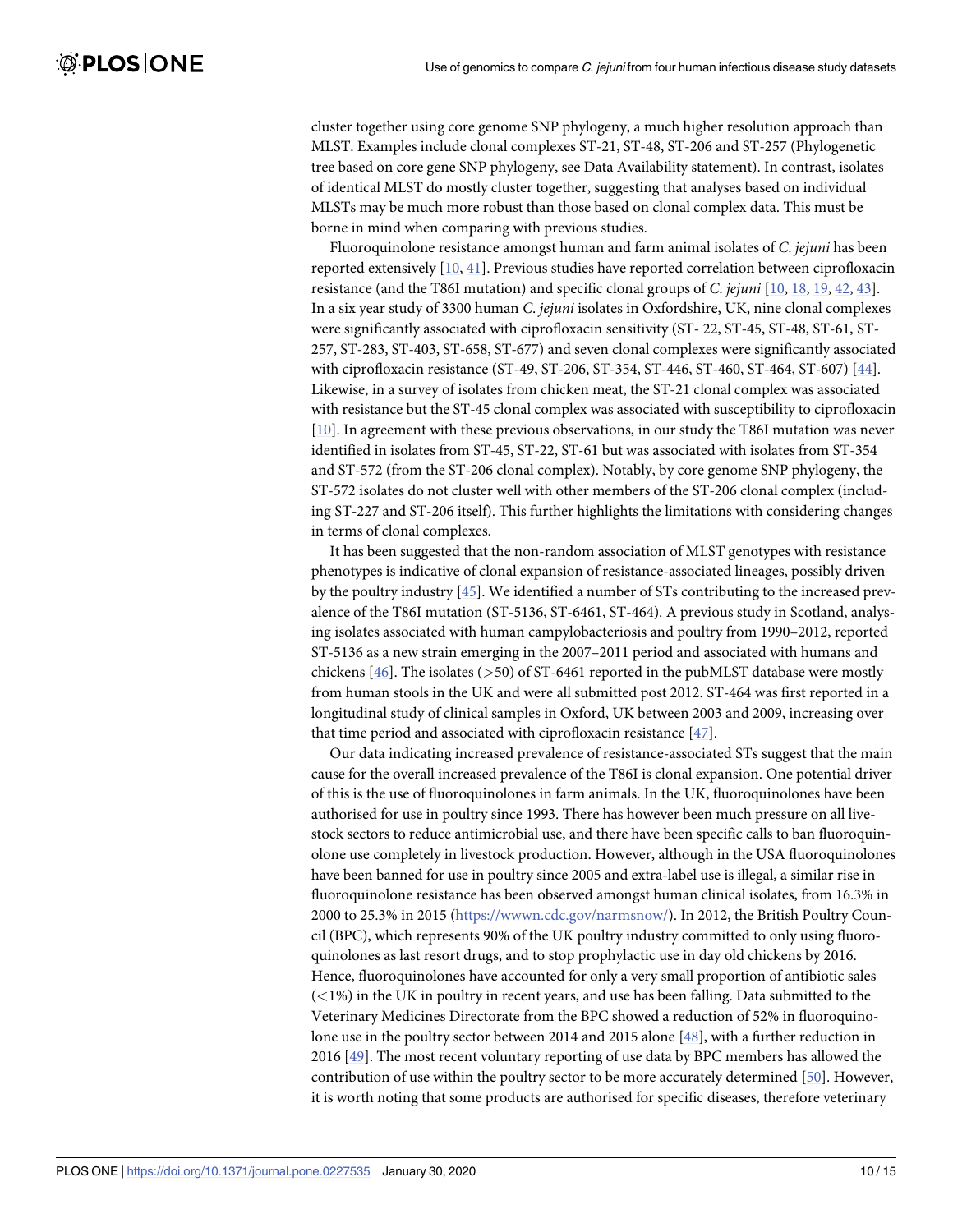<span id="page-10-0"></span>surgeons must follow the legal framework of the cascade, which can conflict with good antimicrobial stewardship, where there is susceptibility to other first line drugs but they are not authorised for treatment of the disease.

If antibiotic usage is not the only driver for the expansion of lineages associated with the T86I GyrA mutation, one alternative explanation could be that the mutation confers a fitness advantage. It has been suggested that differences in the fitness costs contribute to the relatively low prevalence of macrolide resistance in *Campylobacter* spp., compared to fluoroquinolone resistance [[11](#page-12-0)]. The T86I mutation hasbeen shown to reduce supercoiling GyrA activity [\[51\]](#page-14-0) but the link between this change in the activity of the protein and the fitness of the bacteria *in vivo* is not clear. Enhanced fitness in the chicken host has been demonstrated for a fluoroquinolone resistant T86I mutant (C257T) in the absence of antibiotic selection [[51](#page-14-0), [52](#page-14-0)]. In addition, surveillance studies have shown that levels of fluoroquinolone resistance persist in poultry even after discontinued use of the antibiotics [\[53\]](#page-14-0). It has been demonstrated that resistance can emerge rapidly in poultry flocks [[54](#page-14-0)]. It may be that once emerged, reductions in fluoroquinolone use would not be sufficient to cause a reduction in prevalence. In our study, we have observed an increased prevalence, suggesting that lineages associated with the mutation may have an advantage regardless of antibiotic use. However, it is also possible that the mutation, whilst not conferring a selective advantage, does not carry a fitness cost in a non-antibiotic environment, and hence can become fixed in the population.

#### **Conclusions**

In conclusion, four population-based studies of community diarrhoea over a 25 year period afforded a unique opportunity to examine the prevalence of the T86I amongst isolates of *C*. *jejuni* associated with gastrointestinal disease in the UK, which has increased significantly over time despite the removal of selective pressure. Although associated with many STs, much of the increase is due to the expansion of clones associated with the resistance mutation.

#### **Supporting information**

**S1 [Table.](http://www.plosone.org/article/fetchSingleRepresentation.action?uri=info:doi/10.1371/journal.pone.0227535.s001) A summary of the** *C***.** *jejuni* **WGS data generated and the extracted MLST profiles (for all four studies).**

(XLSX)

**S2 [Table.](http://www.plosone.org/article/fetchSingleRepresentation.action?uri=info:doi/10.1371/journal.pone.0227535.s002) A summary of all isolate MLST types and the numbers of isolates carrying the T86I mutation.** On the "Concise" spreadsheet, yes refers to presence of the T86I mutation and no refers to absence. The "Full" spreadsheet lists total numbers in each of the STs for each of the four studies. (XLSX)

**S3 [Table.](http://www.plosone.org/article/fetchSingleRepresentation.action?uri=info:doi/10.1371/journal.pone.0227535.s003) Comparison of diversity between the four studies.** (XLSX)

#### **Acknowledgments**

The following people have all contributed to this project: Winifred Dove and Malgozarta Wnek (bacterial culture, DNA extractions); Margaret Hughes, Pia Koldkjaer (sample Quality Control); Anita Lucaci (Illumina Sequencing). We would like to thank Judith Richardson (Public Health England) for processing the IID1 and IID2 strains, Lorna Wilson, Viki Owen and Ashley McEwan for processing INTEGRATE samples and diagnostic laboratories across England for providing *Campylobacter* isolates for the ENIGMA study.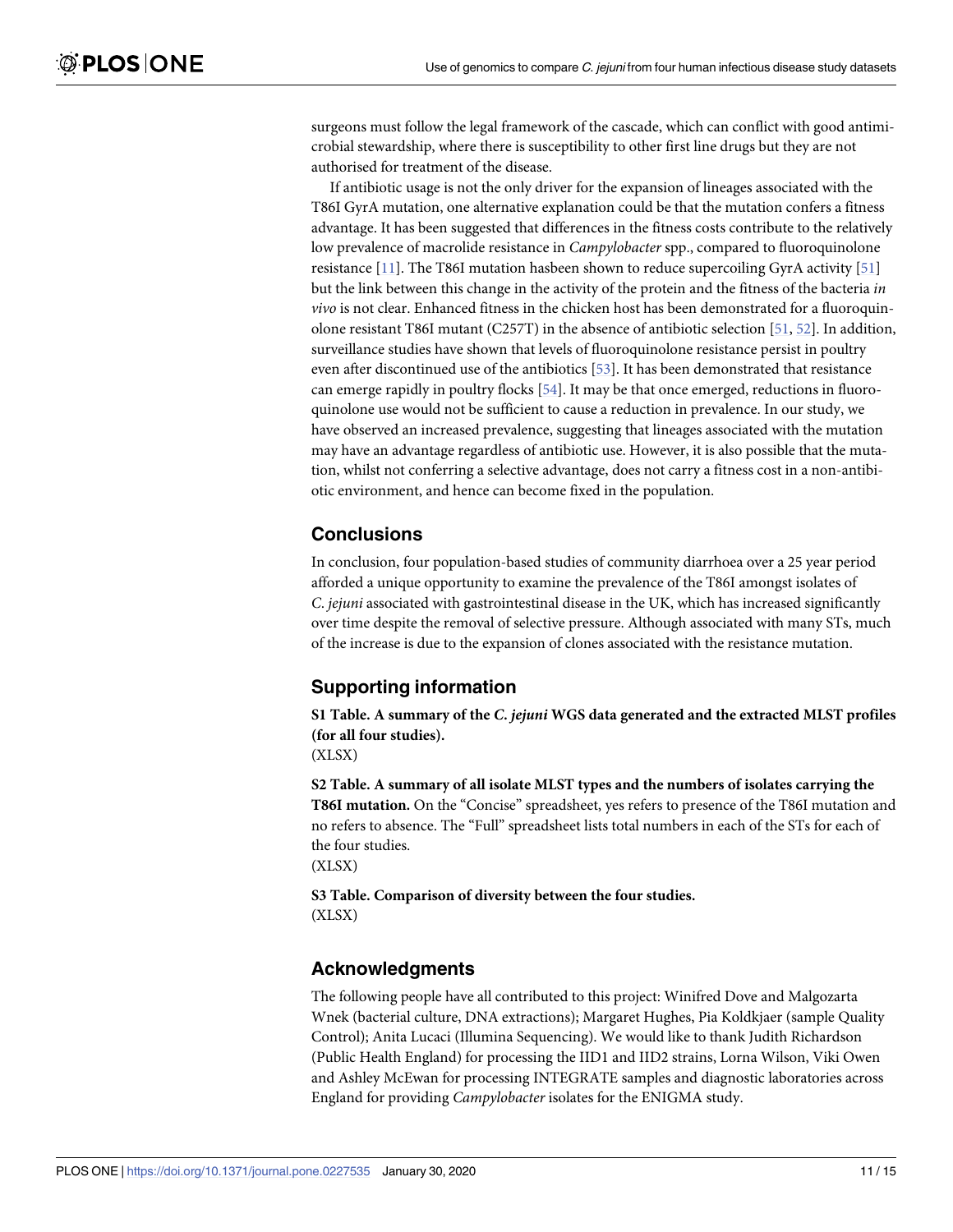<span id="page-11-0"></span>The genotyping of IID1 and IID2 Study *Campylobacter* isolates was funded by the Food Standards Agency, UK (FSA Project FS101072). The stored isolates were obtained with the assistance of Judith Richardson, Gastrointestinal Bacteria Reference Unit, Public Health England. ENIGMA was funded by the Medical Research Council, Natural Environment Research Council, Economic and Social Research Council, Biotechnology and Biosciences Research Council and Food Standards Agency through the Environmental and Social Ecology of Human Infectious Diseases Initiative (ESEI) Project no. G1100799/1. INTEGRATE was funded by the Wellcome Trust and Department of Health through the Health Innovation Challenge Fund (HICF) Grant Reference: HICF-T5-354. SJOB and FJB are affiliated to the National Institute for Health Research Health Protection Research Unit (NIHR HPRU) in Gastrointestinal Infections at University of Liverpool in partnership with Public Health England (PHE), in collaboration with University of East Anglia, University of Oxford and the Quadram Institute. SJOB and FJB are based at the University of Liverpool. The views expressed are those of the author(s) and not necessarily those of the NHS, the NIHR, the Department of Health or Public Health England.

## **Author Contributions**

- **Conceptualization:** Roy Chaudhuri, Nicola J. Williams, Ken Forbes, Norval J. Strachan, Caroline E. Corless, Tom J. Humphrey, Frederick J. Bolton, Sarah J. O'Brien, Neil Hall, Christiane Hertz-Fowler, Craig Winstanley.
- **Formal analysis:** Sam Haldenby, Jane Pulman, Ian N. Winstanley, Craig Winstanley.
- **Funding acquisition:** Roy Chaudhuri, Nicola J. Williams, Ken Forbes, Norval J. Strachan, Tom J. Humphrey, Frederick J. Bolton, Sarah J. O'Brien, Neil Hall, Christiane Hertz-Fowler, Craig Winstanley.
- **Investigation:** Sam Haldenby, Christina Bronowski, Charlotte Nelson, John Kenny, Carmen Martinez-Rodriguez.
- **Methodology:** Sam Haldenby.
- **Project administration:** Sarah J. O'Brien, Craig Winstanley.
- **Resources:** Craig Winstanley.
- **Supervision:** Sarah J. O'Brien, Craig Winstanley.
- **Writing – original draft:** Craig Winstanley.
- **Writing – review & editing:** Roy Chaudhuri, Nicola J. Williams, Ken Forbes, Norval J. Strachan, Caroline E. Corless, Tom J. Humphrey, Frederick J. Bolton, Sarah J. O'Brien, Neil Hall, Christiane Hertz-Fowler, Craig Winstanley.

#### **References**

- **[1](#page-1-0).** Tam CC, Rodrigues LC, Viviani L, Dodds JP, Evans MR, Hunter PR, et al. Longitudinal study of infectious intestinal disease in the UK (IID2 study): incidence in the community and presenting to general practice. Gut. 2012; 61(1):69–77. <https://doi.org/10.1136/gut.2011.238386> PMID: [21708822](http://www.ncbi.nlm.nih.gov/pubmed/21708822).
- **[2](#page-1-0).** Humphrey T, O'Brien S, Madsen M. Campylobacters as zoonotic pathogens: a food production perspective. IntJFood Microbiol. 2007; 117(3):237–57.
- **[3](#page-1-0).** Facciola A, Riso R, Avventuroso E, Visalli G, Delia SA, Lagana P. Campylobacter: from microbiology to prevention. J Prev Med Hyg. 2017; 58(2):E79–E92. PMID: [28900347.](http://www.ncbi.nlm.nih.gov/pubmed/28900347)
- **[4](#page-1-0).** Wheeler JG, Sethi D, Cowden JM, Wall PG, Rodrigues LC, Tompkins DS, et al. Study of infectious intestinal disease in England: rates in the community, presenting to general practice, and reported to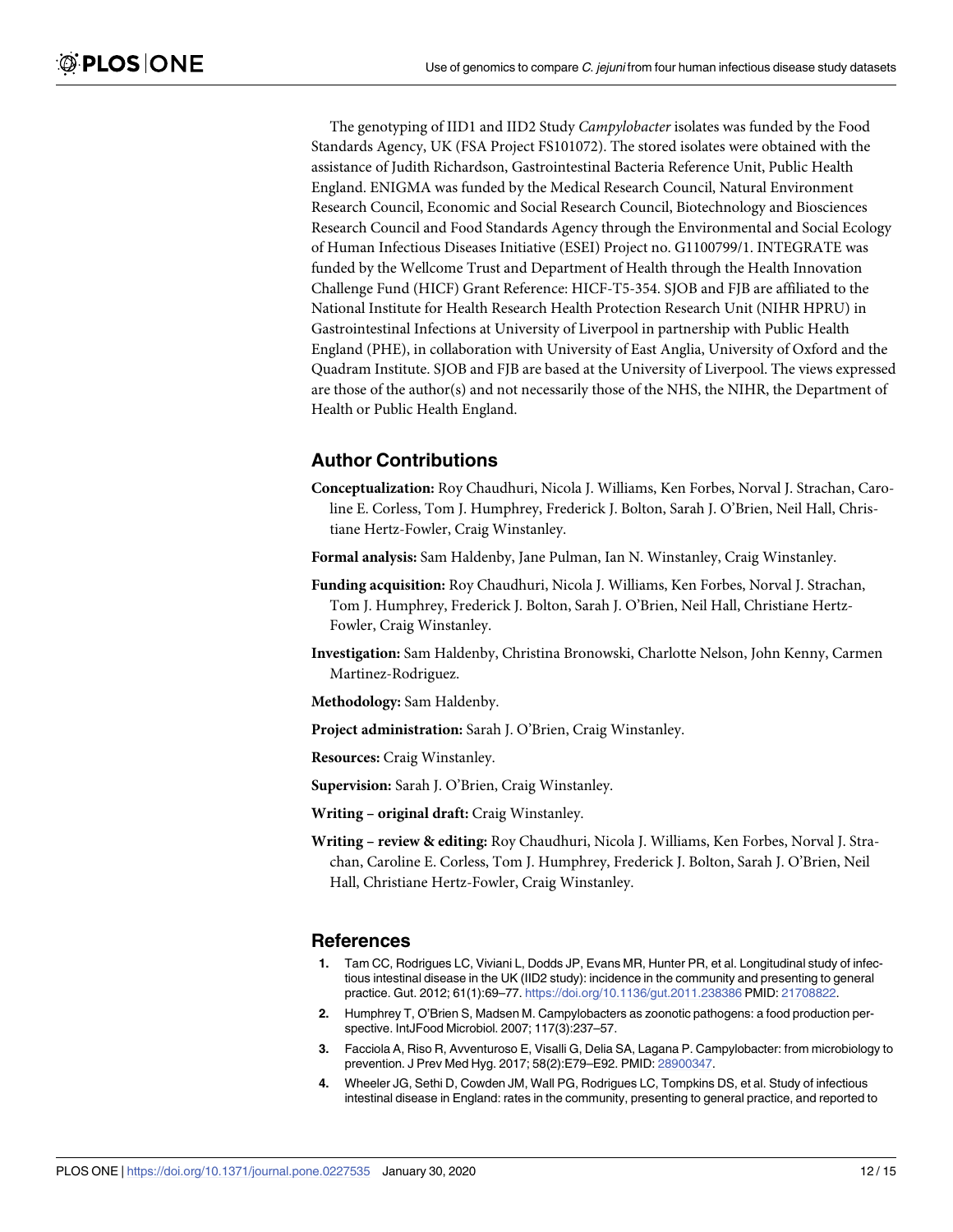national surveillance. The Infectious Intestinal Disease Study Executive. Bmj. 1999; 318(7190):1046– 50. Epub 1999/04/16. <https://doi.org/10.1136/bmj.318.7190.1046> PMID: [10205103.](http://www.ncbi.nlm.nih.gov/pubmed/10205103)

- <span id="page-12-0"></span>**[5](#page-1-0).** NICE. National Institute for Health and Care Excellence, Gastroenteritis:Summary. [https://](https://cksniceorguk/gastroenteritis#!topicsummary) [cksniceorguk/gastroenteritis#!topicsummary.](https://cksniceorguk/gastroenteritis#!topicsummary) 2017.
- **[6](#page-1-0).** Tacconelli E, Carrara E, Savoldi A, Harbarth S, Mendelson M, Monnet DL, et al. Discovery, research, and development of new antibiotics: the WHO priority list of antibiotic-resistant bacteria and tuberculosis. Lancet Infect Dis. 2018; 18(3):318–27. [https://doi.org/10.1016/S1473-3099\(17\)30753-3](https://doi.org/10.1016/S1473-3099(17)30753-3) PMID: [29276051](http://www.ncbi.nlm.nih.gov/pubmed/29276051).
- **[7](#page-1-0).** Ragimbeau C, Colin S, Devaux A, Decruyenaere F, Cauchie HM, Losch S, et al. Investigating the host specificity of Campylobacter jejuni and Campylobacter coli by sequencing gyrase subunit A. BMC Microbiol. 2014; 14:205. <https://doi.org/10.1186/s12866-014-0205-7> PMID: [25163418.](http://www.ncbi.nlm.nih.gov/pubmed/25163418)
- **8.** Jesse TW, Englen MD, Pittenger-Alley LG, Fedorka-Cray PJ. Two distinct mutations in gyrA lead to ciprofloxacin and nalidixic acid resistance in Campylobacter coli and Campylobacter jejuni isolated from chickens and beef cattle. J Appl Microbiol. 2006; 100(4):682–8. [https://doi.org/10.1111/j.1365-2672.](https://doi.org/10.1111/j.1365-2672.2005.02796.x) [2005.02796.x](https://doi.org/10.1111/j.1365-2672.2005.02796.x) PMID: [16553723](http://www.ncbi.nlm.nih.gov/pubmed/16553723).
- **9.** Hanninen ML, Hannula M. Spontaneous mutation frequency and emergence of ciprofloxacin resistance in Campylobacter jejuni and Campylobacter coli. J Antimicrob Chemother. 2007; 60(6):1251–7. [https://](https://doi.org/10.1093/jac/dkm345) [doi.org/10.1093/jac/dkm345](https://doi.org/10.1093/jac/dkm345) PMID: [17911389.](http://www.ncbi.nlm.nih.gov/pubmed/17911389)
- **[10](#page-9-0).** Habib I, Miller WG, Uyttendaele M, Houf K, De Zutter L. Clonal population structure and antimicrobial resistance of Campylobacter jejuni in chicken meat from Belgium. Appl Environ Microbiol. 2009; 75(13):4264–72. <https://doi.org/10.1128/AEM.00168-09> PMID: [19411429](http://www.ncbi.nlm.nih.gov/pubmed/19411429).
- **[11](#page-1-0).** Luangtongkum T, Jeon B, Han J, Plummer P, Logue CM, Zhang Q. Antibiotic resistance in Campylobacter: emergence, transmission and persistence. Future Microbiol. 2009; 4(2):189–200. [https://doi.](https://doi.org/10.2217/17460913.4.2.189) [org/10.2217/17460913.4.2.189](https://doi.org/10.2217/17460913.4.2.189) PMID: [19257846](http://www.ncbi.nlm.nih.gov/pubmed/19257846).
- **[12](#page-1-0).** Dingle KE, McCarthy ND, Cody AJ, Peto TE, Maiden MC. Extended sequence typing of Campylobacter spp., United Kingdom. EmergInfectDis. 2008; 14(10):1620–2.
- **[13](#page-1-0).** Miller WG, On SLW, Wang G, Fontanoz S, Lastovica AJ, Mandrell RE. Extended multilocus sequence typing system for Campylobacter coli, C. lari, C. upsaliensis, and C. helveticus. J Clin Microbiol. 2005; 43(5):2315–29. <https://doi.org/10.1128/JCM.43.5.2315-2329.2005> PMID: [15872261.](http://www.ncbi.nlm.nih.gov/pubmed/15872261)
- **[14](#page-1-0).** McCarthy ND, Colles FM, Dingle KE, Bagnall MC, Manning G, Maiden MC, et al. Host-associated genetic import in Campylobacter jejuni. EmergInfectDis. 2007; 13(2):267–72.
- **15.** French N, Barrigas M, Brown P, Ribiero P, Williams N, Leatherbarrow H, et al. Spatial epidemiology and natural population structure of Campylobacter jejuni colonizing a farmland ecosystem. EnvironMicrobiol. 2005; 7(8):1116–26.
- **[16](#page-1-0).** Wilson DJ, Gabriel E, Leatherbarrow AJ, Cheesbrough J, Gee S, Bolton E, et al. Tracing the source of campylobacteriosis. PLoSGenet. 2008; 4(9):e1000203.
- **[17](#page-1-0).** Sheppard SK, Dallas JF, Strachan NJ, MacRae M, McCarthy ND, Wilson DJ, et al. Campylobacter genotyping to determine the source of human infection. ClinInfectDis. 2009; 48(8):1072–8.
- **[18](#page-1-0).** Wirz SE, Overesch G, Kuhnert P, Korczak BM. Genotype and antibiotic resistance analyses of Campylobacter isolates from ceca and carcasses of slaughtered broiler flocks. Appl Environ Microbiol. 2010; 76(19):6377–86. <https://doi.org/10.1128/AEM.00813-10> PMID: [20709846](http://www.ncbi.nlm.nih.gov/pubmed/20709846).
- **[19](#page-1-0).** Kovac J, Cadez N, Stessl B, Stingl K, Gruntar I, Ocepek M, et al. High genetic similarity of ciprofloxacinresistant Campylobacter jejuni in central Europe. Frontiers in microbiology. 2015; 6:1169. [https://doi.](https://doi.org/10.3389/fmicb.2015.01169) [org/10.3389/fmicb.2015.01169](https://doi.org/10.3389/fmicb.2015.01169) PMID: [26557112.](http://www.ncbi.nlm.nih.gov/pubmed/26557112)
- **[20](#page-1-0).** Strachan NJ, Gormley FJ, Rotariu O, Ogden ID, Miller G, Dunn GM, et al. Attribution of Campylobacter Infections in Northeast Scotland to Specific Sources by Use of Multilocus Sequence Typing. JInfectDis. 2009; 199(8):1205–8.
- **[21](#page-2-0).** Koser CU, Ellington MJ, Cartwright EJ, Gillespie SH, Brown NM, Farrington M, et al. Routine use of microbial whole genome sequencing in diagnostic and public health microbiology. PLoS Pathog. 2012; 8(8):e1002824. Epub 2012/08/10. <https://doi.org/10.1371/journal.ppat.1002824> PMID: [22876174.](http://www.ncbi.nlm.nih.gov/pubmed/22876174)
- **[22](#page-2-0).** Parkhill J, Wren BW, Mungall K, Ketley JM, Churcher C, Basham D, et al. The genome sequence of the food-borne pathogen Campylobacter jejuni reveals hypervariable sequences. Nature. 2000; 403(6770):665–8. <https://doi.org/10.1038/35001088> PMID: [10688204](http://www.ncbi.nlm.nih.gov/pubmed/10688204)
- **[23](#page-2-0).** Fouts DE, Mongodin EF, Mandrell RE, Miller WG, Rasko DA, Ravel J, et al. Major structural differences and novel potential virulence mechanisms from the genomes of multiple campylobacter species. PLoS-Biol. 2005; 3(1):e15.
- **[24](#page-2-0).** Hepworth PJ, Ashelford KE, Hinds J, Gould KA, Witney AA, Williams NJ, et al. Genomic variations define divergence of water/wildlife-associated Campylobacter jejuni niche specialists from common clonal complexes. EnvironMicrobiol. 2011; 13(6):1549–60.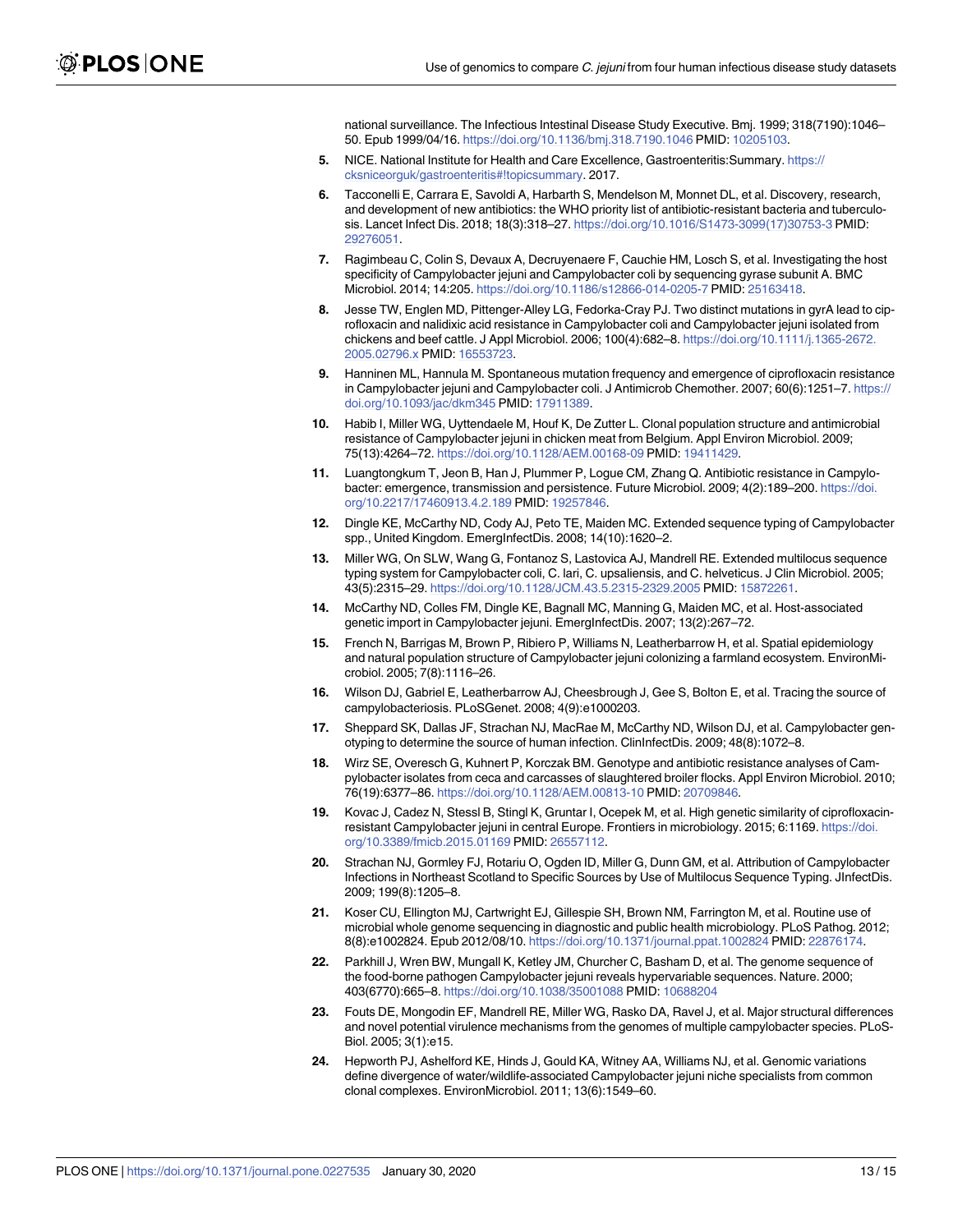- <span id="page-13-0"></span>**[25](#page-2-0).** Zhao S, Tyson GH, Chen Y, Li C, Mukherjee S, Young S, et al. Whole-Genome Sequencing Analysis Accurately Predicts Antimicrobial Resistance Phenotypes in Campylobacter spp. Appl Environ Microbiol. 2016; 82(2):459–66. <https://doi.org/10.1128/AEM.02873-15> PMID: [26519386](http://www.ncbi.nlm.nih.gov/pubmed/26519386).
- **[26](#page-2-0).** McIntyre KM, Bolton FJ, Christley RM, Cleary P, Deja E, Durie AE, et al. Fully-integrated, real-time detection, diagnosis and control of community diarrhoeal disease clusters and outbreaks—the Integrate Project. JMIR Research Protocols. 2019; <https://doi.org/10.2196/13941> PMID: [31573952](http://www.ncbi.nlm.nih.gov/pubmed/31573952)
- **[27](#page-3-0).** Bankevich A, Nurk S, Antipov D, Gurevich AA, Dvorkin M, Kulikov AS, et al. SPAdes: a new genome assembly algorithm and its applications to single-cell sequencing. Journal of computational biology: a journal of computational molecular cell biology. 2012; 19(5):455–77. [https://doi.org/10.1089/cmb.2012.](https://doi.org/10.1089/cmb.2012.0021) [0021](https://doi.org/10.1089/cmb.2012.0021) PMID: [22506599](http://www.ncbi.nlm.nih.gov/pubmed/22506599).
- **[28](#page-3-0).** Simao FA, Waterhouse RM, Ioannidis P, Kriventseva EV, Zdobnov EM. BUSCO: assessing genome assembly and annotation completeness with single-copy orthologs. Bioinformatics. 2015; 31(19):3210– 2. <https://doi.org/10.1093/bioinformatics/btv351> PMID: [26059717](http://www.ncbi.nlm.nih.gov/pubmed/26059717).
- **[29](#page-3-0).** Truong DT, Franzosa EA, Tickle TL, Scholz M, Weingart G, Pasolli E, et al. MetaPhlAn2 for enhanced metagenomic taxonomic profiling. Nat Methods. 2015; 12(10):902–3. [https://doi.org/10.1038/nmeth.](https://doi.org/10.1038/nmeth.3589) [3589](https://doi.org/10.1038/nmeth.3589) PMID: [26418763](http://www.ncbi.nlm.nih.gov/pubmed/26418763).
- **[30](#page-3-0).** Langmead B, Salzberg SL. Fast gapped-read alignment with Bowtie 2. Nat Methods. 2012; 9(4):357–9. <https://doi.org/10.1038/nmeth.1923> PMID: [22388286.](http://www.ncbi.nlm.nih.gov/pubmed/22388286)
- **[31](#page-3-0).** Sahl JW, Caporaso JG, Rasko DA, Keim P. The large-scale blast score ratio (LS-BSR) pipeline: a method to rapidly compare genetic content between bacterial genomes. PeerJ. 2014; 2:e332. [https://](https://doi.org/10.7717/peerj.332) [doi.org/10.7717/peerj.332](https://doi.org/10.7717/peerj.332) PMID: [24749011](http://www.ncbi.nlm.nih.gov/pubmed/24749011).
- **[32](#page-3-0).** Stamatakis A. RAxML version 8: a tool for phylogenetic analysis and post-analysis of large phylogenies. Bioinformatics. 2014; 30(9):1312–3. <https://doi.org/10.1093/bioinformatics/btu033> PMID: [24451623](http://www.ncbi.nlm.nih.gov/pubmed/24451623).
- **[33](#page-3-0).** Letunic I, Bork P. Interactive Tree Of Life (iTOL): an online tool for phylogenetic tree display and annotation. Bioinformatics. 2007; 23(1):127–8. <https://doi.org/10.1093/bioinformatics/btl529> PMID: [17050570](http://www.ncbi.nlm.nih.gov/pubmed/17050570).
- **[34](#page-3-0).** Hyatt D, Chen GL, Locascio PF, Land ML, Larimer FW, Hauser LJ. Prodigal: prokaryotic gene recognition and translation initiation site identification. BMC bioinformatics. 2010; 11:119. [https://doi.org/10.](https://doi.org/10.1186/1471-2105-11-119) [1186/1471-2105-11-119](https://doi.org/10.1186/1471-2105-11-119) PMID: [20211023](http://www.ncbi.nlm.nih.gov/pubmed/20211023).
- **[35](#page-3-0).** Altschul SF, Gish W, Miller W, Myers EW, Lipman DJ. Basic local alignment search tool. J Mol Biol. 1990; 215(3):403–10. [https://doi.org/10.1016/S0022-2836\(05\)80360-2](https://doi.org/10.1016/S0022-2836(05)80360-2) PMID: [2231712](http://www.ncbi.nlm.nih.gov/pubmed/2231712).
- **[36](#page-3-0).** Katoh K, Standley DM. MAFFT multiple sequence alignment software version 7: improvements in performance and usability. Molecular biology and evolution. 2013; 30(4):772–80. [https://doi.org/10.1093/](https://doi.org/10.1093/molbev/mst010) [molbev/mst010](https://doi.org/10.1093/molbev/mst010) PMID: [23329690](http://www.ncbi.nlm.nih.gov/pubmed/23329690).
- **[37](#page-6-0).** Lim SK, Moon DC, Chae MH, Kim HJ, Nam HM, Kim SR, et al. Macrolide resistance mechanisms and virulence factors in erythromycin-resistant Campylobacter species isolated from chicken and swine feces and carcasses. J Vet Med Sci. 2017; 78(12):1791–5. <https://doi.org/10.1292/jvms.16-0307> PMID: [27593510](http://www.ncbi.nlm.nih.gov/pubmed/27593510).
- **[38](#page-6-0).** Wei B, Kang M. Molecular Basis of Macrolide Resistance in Campylobacter Strains Isolated from Poultry in South Korea. Biomed Res Int. 2018; 2018:4526576. <https://doi.org/10.1155/2018/4526576> PMID: [30069469](http://www.ncbi.nlm.nih.gov/pubmed/30069469).
- **[39](#page-6-0).** Elhadidy M, Miller WG, Arguello H, Alvarez-Ordonez A, Duarte A, Dierick K, et al. Genetic Basis and Clonal Population Structure of Antibiotic Resistance in Campylobacter jejuni Isolated From Broiler Carcasses in Belgium. Frontiers in microbiology. 2018; 9:1014. <https://doi.org/10.3389/fmicb.2018.01014> PMID: [29867900](http://www.ncbi.nlm.nih.gov/pubmed/29867900).
- **[40](#page-8-0).** Jolley KA, Maiden MC. BIGSdb: Scalable analysis of bacterial genome variation at the population level. BMC bioinformatics. 2010; 11:595. <https://doi.org/10.1186/1471-2105-11-595> PMID: [21143983](http://www.ncbi.nlm.nih.gov/pubmed/21143983).
- **[41](#page-9-0).** Sproston EL, Wimalarathna HML, Sheppard SK. Trends in fluoroquinolone resistance in Campylobacter. Microb Genom. 2018. <https://doi.org/10.1099/mgen.0.000198> PMID: [30024366.](http://www.ncbi.nlm.nih.gov/pubmed/30024366)
- **[42](#page-9-0).** Kovac J, Cadez N, Lusicky M, Nielsen EM, Ocepek M, Raspor P, et al. The evidence for clonal spreading of quinolone resistance with a particular clonal complex of Campylobacter jejuni. Epidemiol Infect. 2014; 142(12):2595–603. <https://doi.org/10.1017/S0950268813003245> PMID: [24534165](http://www.ncbi.nlm.nih.gov/pubmed/24534165).
- **[43](#page-9-0).** Cha W, Mosci RE, Wengert SL, Venegas Vargas C, Rust SR, Bartlett PC, et al. Comparing the Genetic Diversity and Antimicrobial Resistance Profiles of Campylobacter jejuni Recovered from Cattle and Humans. Frontiers in microbiology. 2017; 8:818. <https://doi.org/10.3389/fmicb.2017.00818> PMID: [28536568](http://www.ncbi.nlm.nih.gov/pubmed/28536568).
- **[44](#page-9-0).** Cody AJ, McCarthy NM, Wimalarathna HL, Colles FM, Clark L, Bowler ICJW, et al. A longitudinal 6 year study of the molecular epidemiology of clinical campylobacter isolates in Oxfordshire, United kingdom. J Clin Microbiol. 2012; 50(10):3193–201. <https://doi.org/10.1128/JCM.01086-12> PMID: [22814466](http://www.ncbi.nlm.nih.gov/pubmed/22814466).